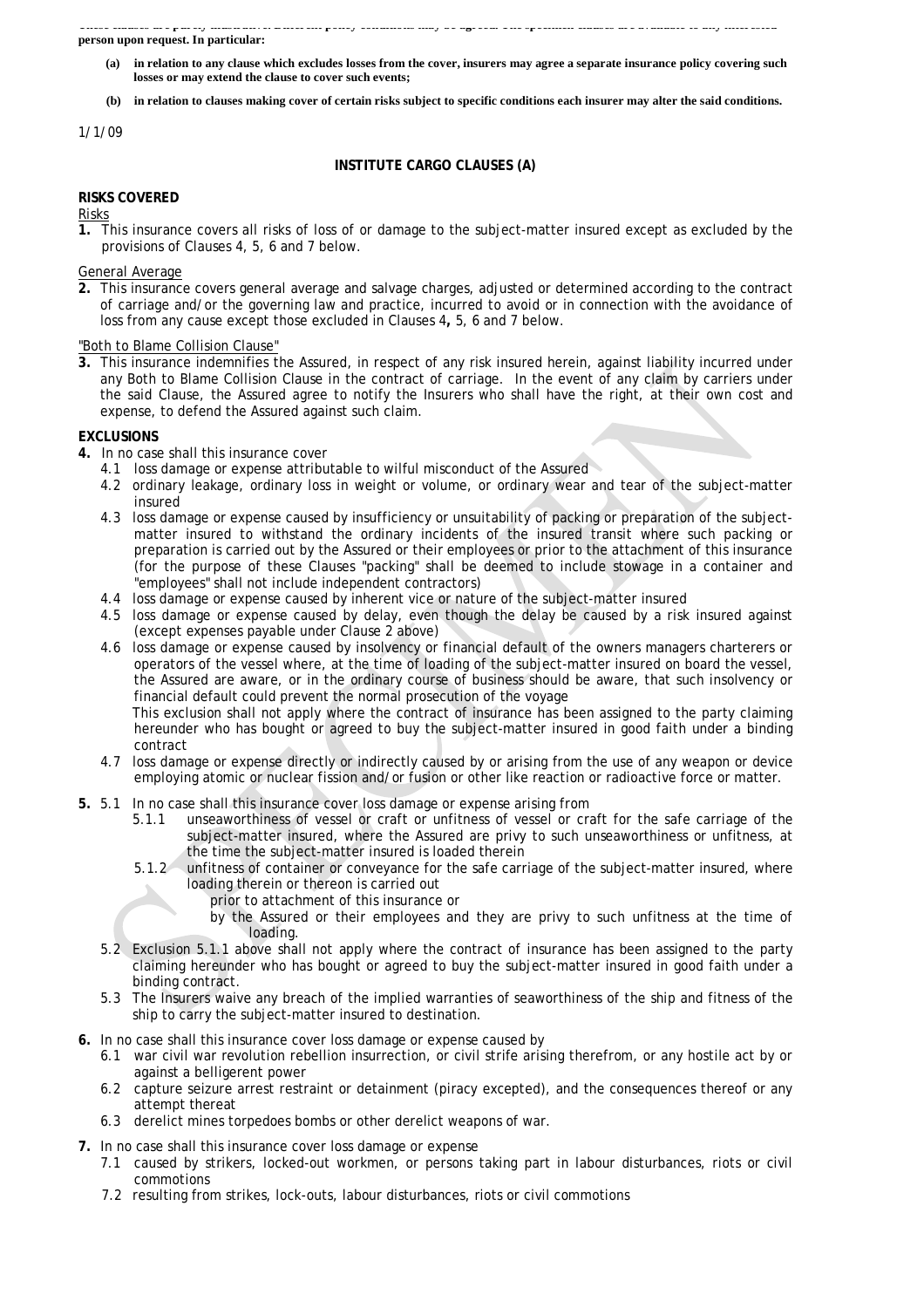- 7.3 caused by any act of terrorism being an act of any person acting on behalf of, or in connection with, any organisation which carries out activities directed towards the overthrowing or influencing, by force or violence, of any government whether or not legally constituted
- 7.4 caused by any person acting from a political, ideological or religious motive.

# **DURATION**

### Transit Clause

**8.** 8.1 Subject to Clause 11 below, this insurance attaches from the time the subject-matter insured is first moved in the warehouse or at the place of storage (at the place named in the contract of insurance) for the purpose of the immediate loading into or onto the carrying vehicle or other conveyance for the commencement of transit,

continues during the ordinary course of transit

### and terminates either

- 8.1.1 on completion of unloading from the carrying vehicle or other conveyance in or at the final warehouse or place of storage at the destination named in the contract of insurance,
- 8.1.2 on completion of unloading from the carrying vehicle or other conveyance in or at any other warehouse or place of storage, whether prior to or at the destination named in the contract of insurance, which the Assured or their employees elect to use either for storage other than in the ordinary course of transit or for allocation or distribution, or
- 8.1.3 when the Assured or their employees elect to use any carrying vehicle or other conveyance or any container for storage other than in the ordinary course of transit or
- 8.1.4 on the expiry of 60 days after completion of discharge overside of the subject-matter insured from the oversea vessel at the final port of discharge,
- whichever shall first occur.
- 8.2 If, after discharge overside from the oversea vessel at the final port of discharge, but prior to termination of this insurance, the subject-matter insured is to be forwarded to a destination other than that to which it is insured, this insurance, whilst remaining subject to termination as provided in Clauses 8.1.1 to 8.1.4, shall not extend beyond the time the subject-matter insured is first moved for the purpose of the commencement of transit to such other destination.
- 8.3 This insurance shall remain in force (subject to termination as provided for in Clauses 8.1.1 to 8.1.4 above and to the provisions of Clause 9 below) during delay beyond the control of the Assured, any deviation, forced discharge, reshipment or transhipment and during any variation of the adventure arising from the exercise of a liberty granted to carriers under the contract of carriage.

# Termination of Contract of Carriage

- **9.** If owing to circumstances beyond the control of the Assured either the contract of carriage is terminated at a port or place other than the destination named therein or the transit is otherwise terminated before unloading of the subject-matter insured as provided for in Clause 8 above, then this insurance shall also terminate *unless prompt notice is given to the Insurers and continuation of cover is requested when this insurance shall remain in force, subject to an additional premium if required by the Insurers*, either
	- 9.1 until the subject-matter insured is sold and delivered at such port or place, or, unless otherwise specially agreed, until the expiry of 60 days after arrival of the subject-matter insured at such port or place, whichever shall first occur, or
	- 9.2 if the subject-matter insured is forwarded within the said period of 60 days (or any agreed extension thereof) to the destination named in the contract of insurance or to any other destination, until terminated in accordance with the provisions of Clause 8 above.

# Change of Voyage

- **10.** 10.1 Where, after attachment of this insurance, the destination is changed by the Assured, *this must be notified promptly to Insurers for rates and terms to be agreed. Should a loss occur prior to such agreement being obtained cover may be provided but only if cover would have been available at a reasonable commercial market rate on reasonable market terms.* 
	- 10.2 Where the subject-matter insured commences the transit contemplated by this insurance (in accordance with Clause 8.1), but, without the knowledge of the Assured or their employees the ship sails for another destination, this insurance will nevertheless be deemed to have attached at commencement of such transit.

# **CLAIMS**

# Insurable Interest

- **11.** 11.1 In order to recover under this insurance the Assured must have an insurable interest in the subjectmatter insured at the time of the loss.
	- 11.2 Subject to Clause 11.1 above, the Assured shall be entitled to recover for insured loss occurring during the period covered by this insurance, notwithstanding that the loss occurred before the contract of insurance was concluded, unless the Assured were aware of the loss and the Insurers were not.